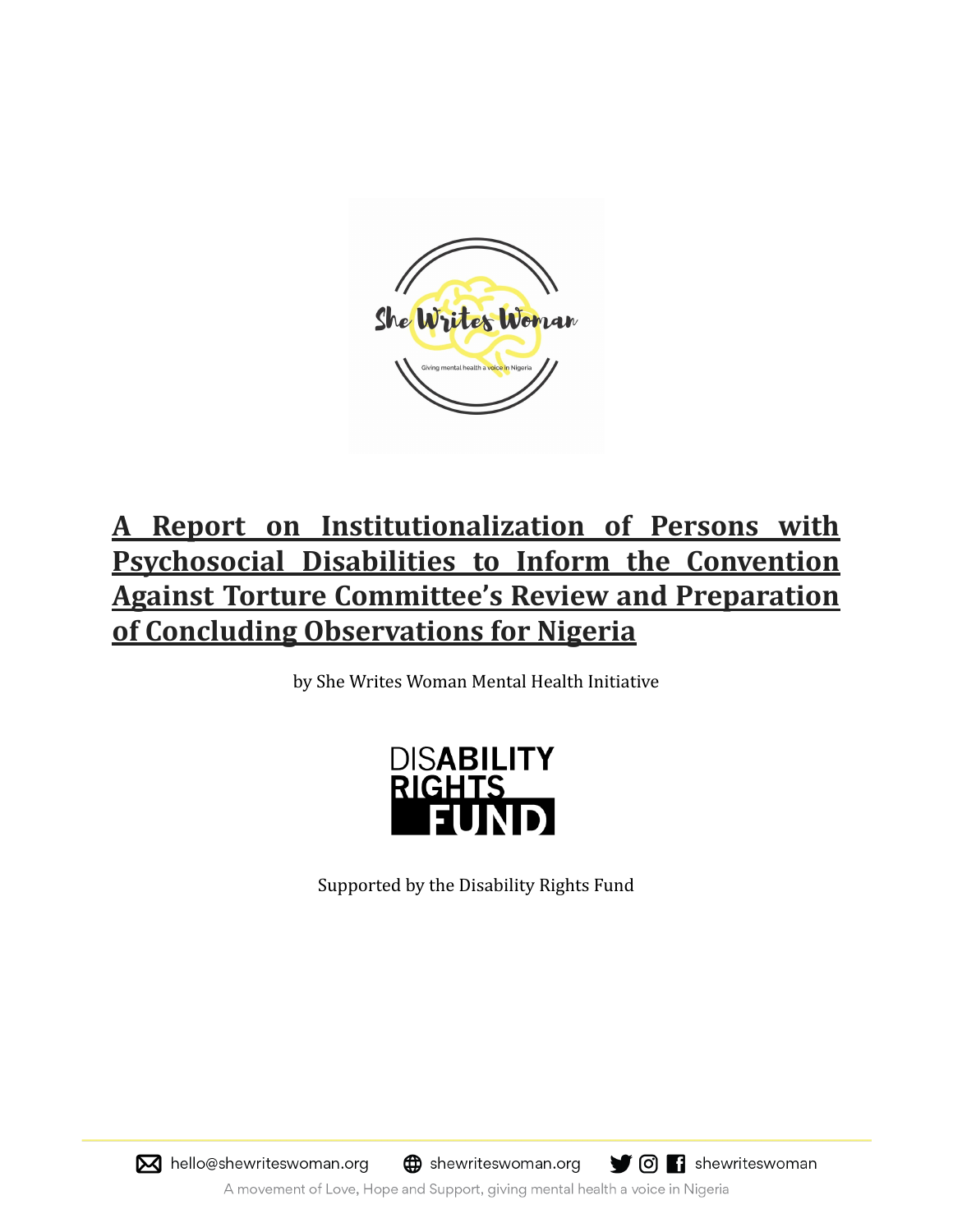### **BACKGROUND**

The COVID-19 pandemic has brought the issue of mental healthcare to the fore in global discourse on health systems. In Nigeria, the pandemic has only made more complicated what many experts described as consistent neglect of the mental healthcare subsector by successive administrations in the country.

Apart from the challenges posed by an archaic legislation - the Lunacy Act of 1958 governing the management of mental health, coupled with poor budgetary allocations and releases by the government, the socio-economic hardship faced by many Nigerians has increased the mental health burden above tolerable levels in Nigeria.

Prior to the pandemic, statistics from the World Health Organisation (WHO) had indicated that one in every four Nigerians, that is, an average of 50 million people, is living with a mental health condition. For an estimated population of 206 million, according to the latest data by the National Bureau Statistics, WHO says one in four Nigerians, an average of 50 million people, is living with a mental health condition. According to Africa Check, Nigeria ranks 15th in the number of suicides per year, placing it in the upper indices of nations in the African continent, with a high prevalence of depression

Further studies have shown that fewer than 10 percent of those living with mental health conditions have access to mental healthcare due largely to the country's outdated laws and poor budgetary allocation to the sector. Since half of the population of Nigeria live in rural areas, they do not have access to mental health care resulting in self-medication, self-diagnosis and misunderstanding or denial of their symptoms. Many of those without help are children and adolescents.

#### **ABUSE AND TORTURE**

Mental health is so poorly understood that in some cases, people with these conditions are chained and locked up in unorthodox facilities across the country including traditional healing and religious centers. According to a 2019 report by Human Rights Watch (HRW), people in these facilities are subjected to different forms of abuse including force-feeding them medicine and herbs and whipping as part of their treatment.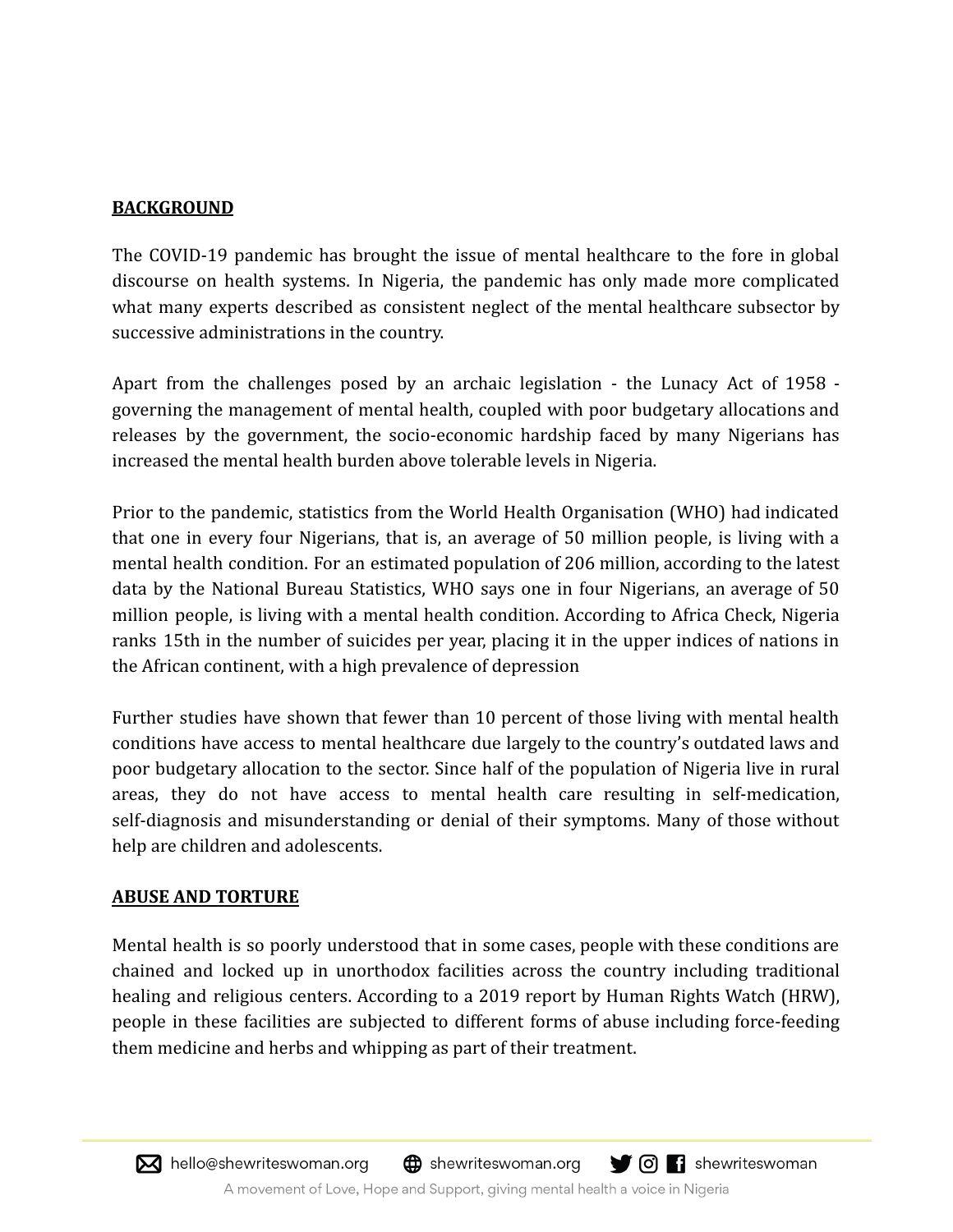Detention, chaining, and violent treatment are pervasive in many settings, including state hospitals, rehabilitation centers, traditional healing centers, and both Christian and Islamic faith-based facilities.

With support from She Writes Woman Mental Health Initiative, Human Rights Watch visited 28 facilities over a 2 year period ostensibly providing mental health care in 8 states and the Federal Capital Territory, including federal psychiatric hospitals, general state hospitals, state-owned rehabilitation centers, Islamic rehabilitation centers, traditional healing centers, and Christian churches. Human Rights Watch interviewed 124 people, including 49 chaining victims and their families, staff in various facilities, mental health professionals, and government officials. The names of the victims have been changed to protect their safety.

Deep-rooted problems in Nigeria's healthcare and welfare systems leave most Nigerians unable to get adequate mental health care or support in their communities. Stigma and misunderstanding about mental health conditions, including the misperception that they are caused by evil spirits or supernatural forces, often prompt relatives to take their loved ones to religious or traditional healing places.

People living with actual or perceived mental health conditions, including children, are placed in facilities without their consent, usually by relatives. In some cases, police arrest people with actual or perceived mental health conditions and send them to government-run rehabilitation centers. Once there, many are shackled with iron chains, around one or both ankles, to heavy objects or to other detainees, in some cases for months or years. They cannot leave, are often confined in overcrowded, unhygienic conditions, and are sometimes forced to sleep, eat, and defecate within the same confined place. Many are physically and emotionally abused as well as forced to take treatments.

A national human rights review commission established by an act in 1995 does exist in the country. However, it has no specific monitoring activities for mental health but does conduct visits to prisons.

No mental health hospitals, community-based inpatient psychiatric units or community residential facilities have review/inspection of human rights protection of patients at any time. Fourteen percent of mental hospitals staff and twenty percent of inpatient psychiatric units and community residential facilities staff have had at least one day training, meeting,

A movement of Love, Hope and Support, giving mental health a voice in Nigeria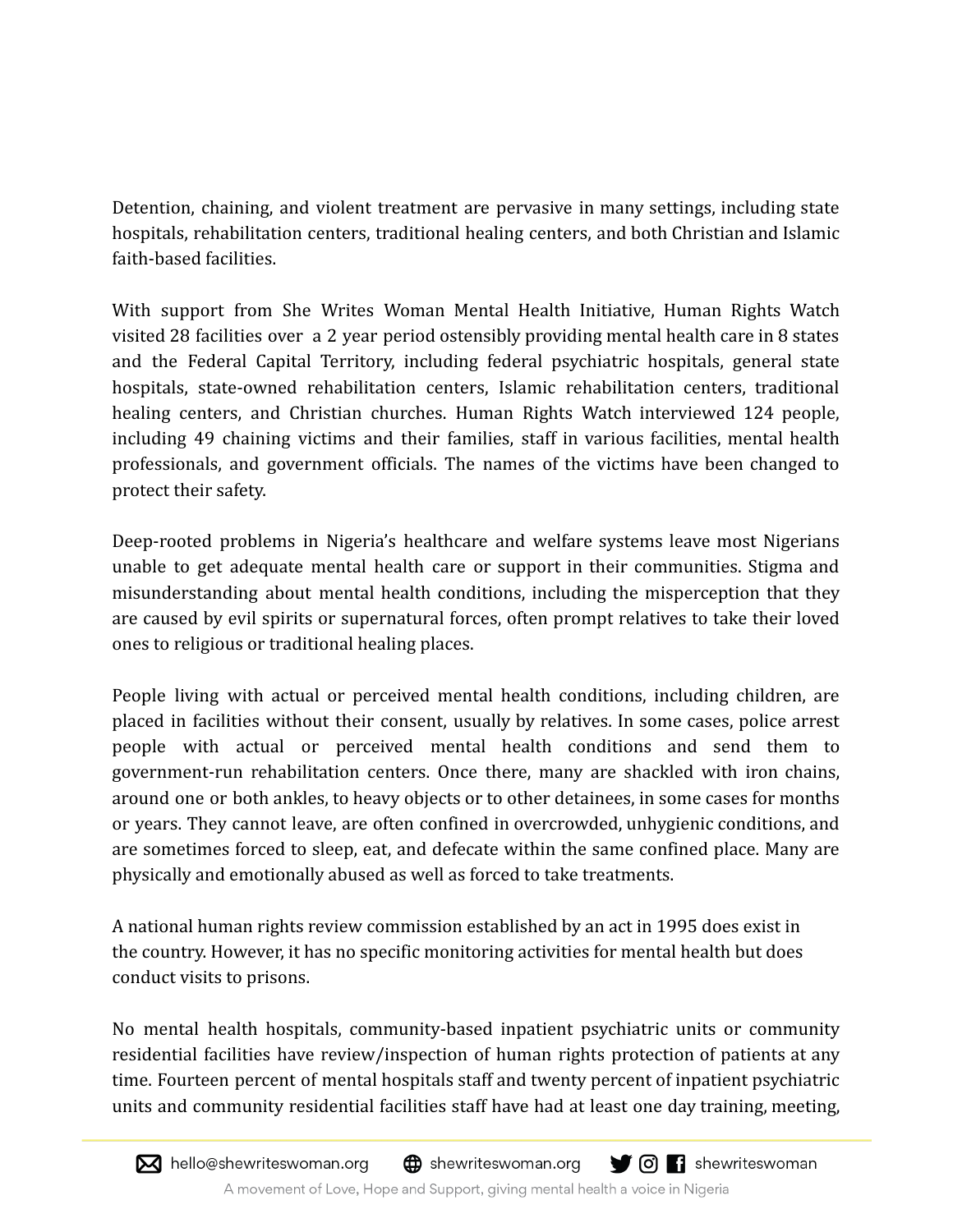or other type of working session on human rights protection of patients in the years of assessment.

Just a few months ago, with support from Disability Rights Advocacy Fund, She Writes Woman documented and interviewed people who were detained in psychiatric facilities in Nigeria. One of such cases was Remi.

Remi was forcefully detained in the psychiatric ward of a University Teaching Hospital. Remi broke down in tears as she told me her story. This is what she said:

One of the nurses came to me and said she suspected my mom had given me a phone. I denied *it several times. She threatened to search my things and to search my body. I anticipated this* would happen so I hid the phone in my panties. I pointedly refused, telling her she had no right *to touch me.*

*She left and returned a moment later with one of the heavy-built crisis intervention staff. She* ordered him to handcuff me to the bed and hold my leas while she stripped my pants off, in full yiew of the male quard and the rest of the patients in the ward. She took my phone and left me *on the ground, naked and screaming. I felt so violated that I didn't know what to do but to keep screaming.*

When we asked if she had reported this incident, Remi said, *"Report? What's the point? This was something the nurses did regularly without consequences.*

## **CONSENT IN MENTAL HEALTHCARE**

It is a fundamental principle of medical law and ethics that a medical practitioner should obtain the informed consent of a competent patient before treating such a patient. This is in tandem with the principle of autonomy (self-determination) and best interests of a patient vis-a-vis individual human rights.

In the context of NIgerian law however, the present legal dispensation is such that circumstances exist wherein a medical professional can independently determine whether a patient lacks capacity to grant such consent, thus giving ultimate authority to the practitioner.

M hello@shewriteswoman.org  $\bigoplus$  shewriteswoman.org O G shewriteswoman

A movement of Love, Hope and Support, giving mental health a voice in Nigeria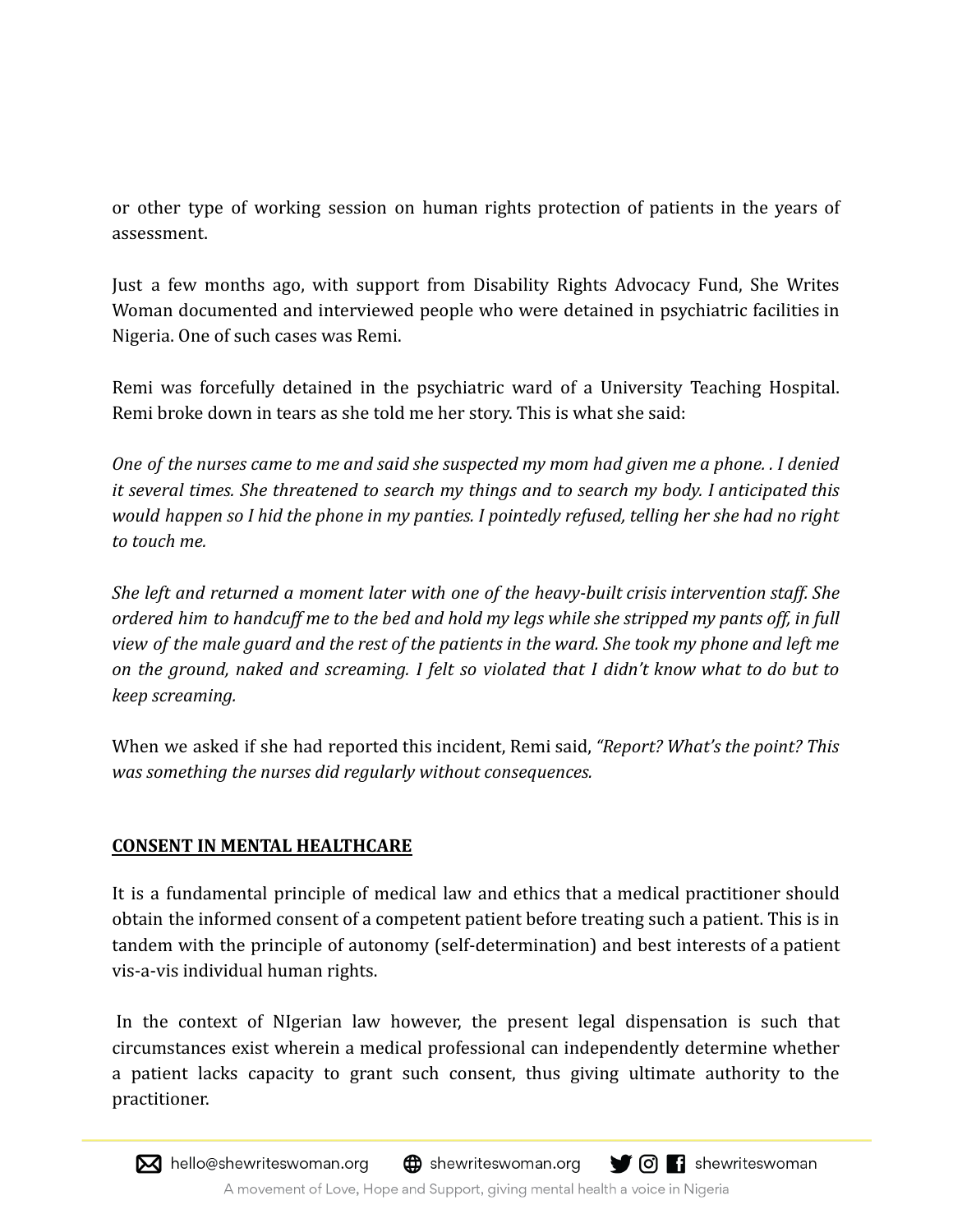In 1958, Nigeria's only extant law regarding the rights of people living with mental health conditions, a holdover from the colonial era known as the **Lunacy Act** was enacted, requiring involuntary admission of people into the asylums after a medical practitioner and a magistrate have determined that the individual in question is "lunatic" or insane. Ever since this enactment, the Act has not been repealed or updated.

Attempts at passing new mental health laws in Nigeria have proved abortive. For example, in 2003, Sen. Ibiapuye Martynes-Yellowe and Sen. Dalhatu. Tafida of Rivers West Constituency in the South South and Kaduna North Constituency of the North West respectively, introduced a newly proposed Nigerian mental health bill to the National Assembly, However, the bill was withdrawn in April 2009, and later was reintroduced to the National Assembly in 2013, thus waiting to be enacted.

For 63 years, the Lunacy Act has reflected mental health practices in Nigeria. Today, this legislation is outdated and archaic, reflective of a period in human history not only when mental health was severely misunderstood but also when the treatment of people with mental healthcare needs was both inhumane and ineffective.

A core aspect of the outdated and archaic essence of the Lunacy Act is how it defines mental health conditions as "lunacy"; stripping people living with mental health conditions of individual autonomy and classifying mental health conditions in discriminatory terms, preventing them accessing the the full rights and privileges of all citizens, including the right to run for office, seek medical care, and receive inheritance.

# **PROGRESS**

On February 17, 2020, the founder of She Writes Woman, Hauwa Ojeifo, a person with a psychosocial disability, became the first to testify in that capacity before the Nigerian National Assembly on the rights of persons with mental health conditions in the event of the public hearing of the Mental Health Bill.

Ojeifo urged lawmakers to uphold international commitments to human rights and ensure the inclusion of people with mental health conditions and psychosocial disabilities in decision-making about them in the spirit of Nothing About Us Without Us.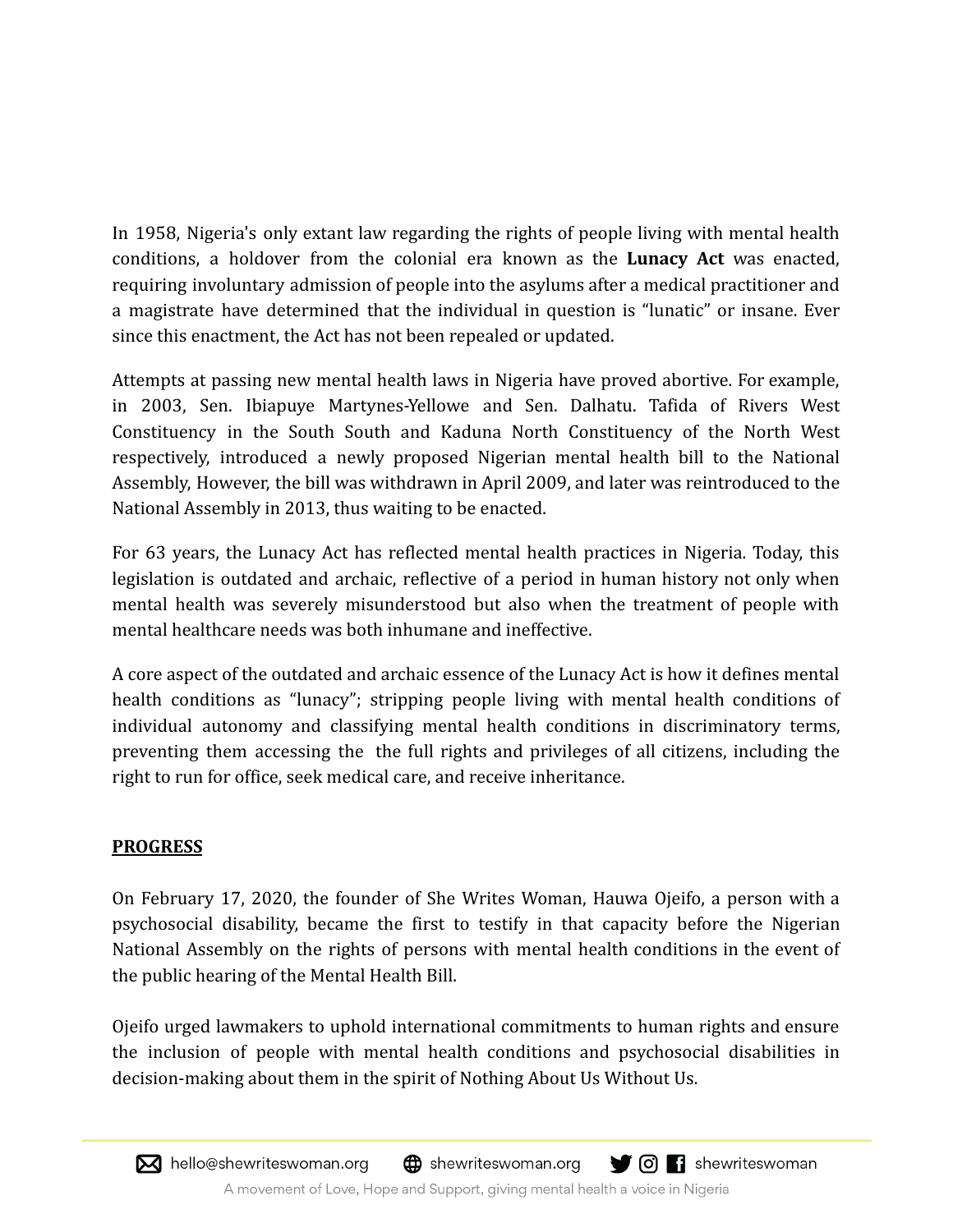Hauwa's testimony together with allies stopped the Bill from passing; thereby protecting the rights of over 40 million Nigerians living with psychosocial disabilities.

#### **RECOMMENDATIONS**

In line with the above assertions, we make the following recommendations:

- Investigate all state and private institutions where people with mental health conditions live in all 36 states and Federal Capital Territory with the goal of stopping chaining and ending abuses.
- Ensure that people rescued from these facilities have access to psychosocial support and social services, including child psychologists and specialist support services for minors.
- Reiterate the need for Nigeria to uphold the fundamental rights of people with psychosocial disabilities through legislation and policies in line with United Nations Convention on Persons with Disabilities
- Train and sensitize government health workers, mental health professionals, and staff in faith-based and traditional healing centers to the rights and needs of people with mental health conditions, particularly the right to informed consent and bodily autonomy.
- Conduct a public information campaign to raise awareness about mental health conditions and the rights of people with disabilities, especially among alternative mental health service providers and the broader community, in partnership with people with lived experiences of mental health conditions, faith leaders, and media
- Ensure deinstitutionalization of persons with psychosocial disabilities and integrate mental health services into existing primary healthcare frameworks.
- Progressively develop voluntary and accessible community-based mental health and support services, in consultation with people with lived experiences of mental health conditions and with the support of international donors and partners. This should include development of psychosocial support services and integration of mental health services in the primary healthcare system.

M hello@shewriteswoman.org  $\bigoplus$  shewriteswoman.org O G shewriteswoman A movement of Love, Hope and Support, giving mental health a voice in Nigeria